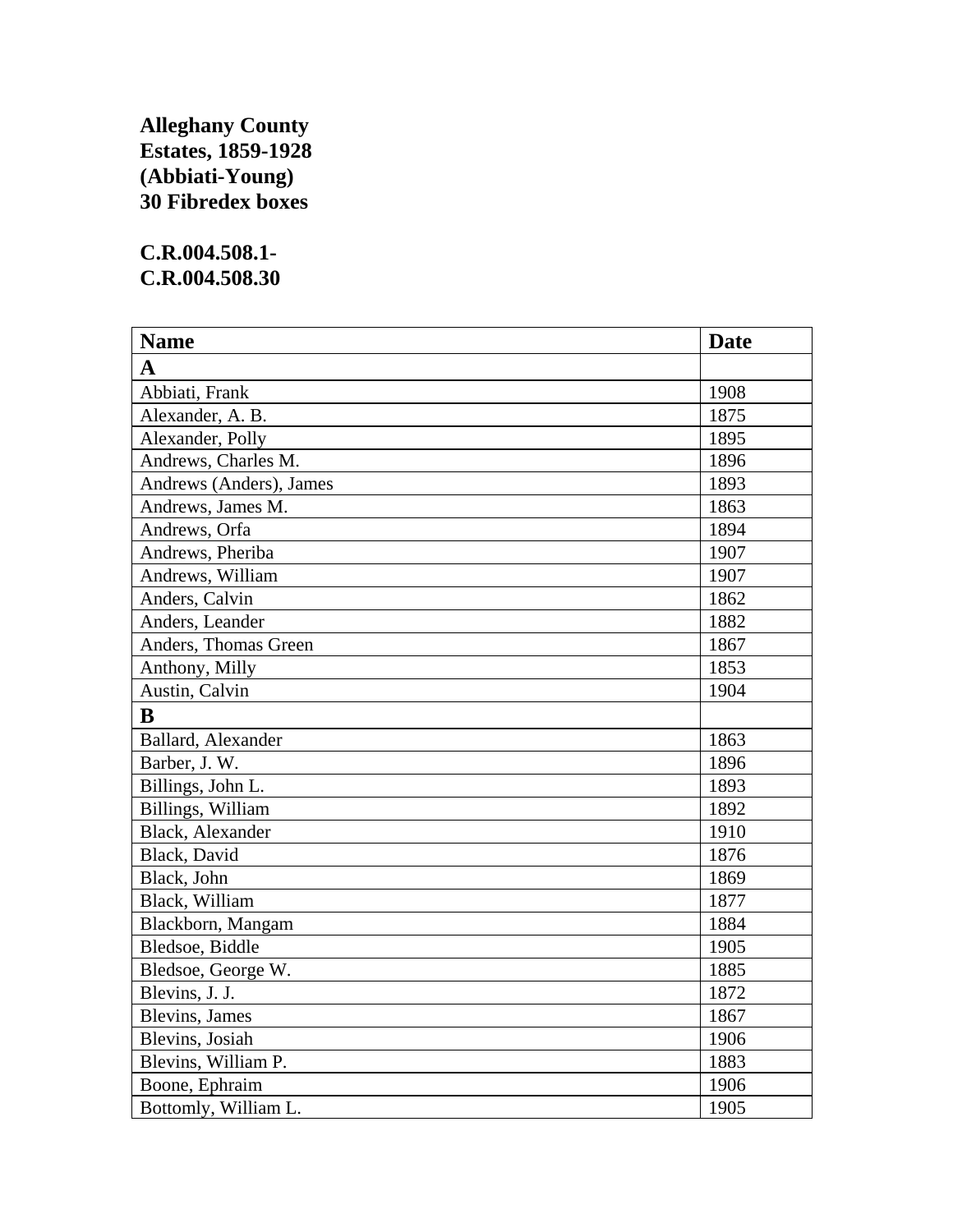| Bowles, William                                       | 1849 |
|-------------------------------------------------------|------|
| Boyden, N. A.                                         | 1908 |
| Boyer, James                                          | 1887 |
| Bracken (Brackins), Joshua                            | 1863 |
| Bracken (Brackins), Samuel                            | 1892 |
| Briniger, William                                     | 1864 |
| Brown, George W.                                      | 1899 |
| Brown, Solomon                                        | 1870 |
| Brown, W. S.                                          | 1904 |
| Brownell, Nancy                                       | 1905 |
| Bryan, Abe                                            | 1887 |
| Bryan, Abram M.                                       | 1877 |
| Bryan, Francis                                        | 1904 |
| Bryan, Gideon H.                                      | 1860 |
| Bryan, J. W.                                          | 1886 |
| Bryan, Jeff                                           | 1908 |
| Bryan, Lunnan (Lennon)                                | 1883 |
| Bryan, Mark                                           | 1904 |
| Bryan, Morgan                                         | 1882 |
| Bryan, S. F.                                          | 1883 |
| Bryan, Walter                                         | 1905 |
| $\mathbf C$                                           |      |
| Carico, A. G.                                         | 1910 |
| Carico, Berry                                         | 1894 |
| Carr, Thomas D.                                       | 1867 |
| Carson, A. J.                                         | 1905 |
| Carson, Andrew                                        | 1866 |
| Carson, Ann                                           | 1864 |
| Carson, Bettie                                        | 1900 |
| Carson, John and Smith                                | 1868 |
| Carson, Smith (See John and Smith Carson)             | 1868 |
| Caudill, Biddie                                       | 1891 |
| Caudill, Daniel                                       | 1892 |
| Caudill, J. P.                                        | 1891 |
| Caudill, James R.                                     | 1887 |
| Caudill, Jesse M. D.                                  | 1898 |
| Caudill, Josiah                                       | 1887 |
| Chambers, William M.                                  | 1894 |
| Cheek, Chesly                                         | 1864 |
| Cheek, Ed (Nancy E. Cheek (Later Rector) minor child) | 1906 |
| Cheek, Henderson                                      | 1897 |
| Cheek, Meredith                                       | 1903 |
| Cheek, R. M.                                          | 1902 |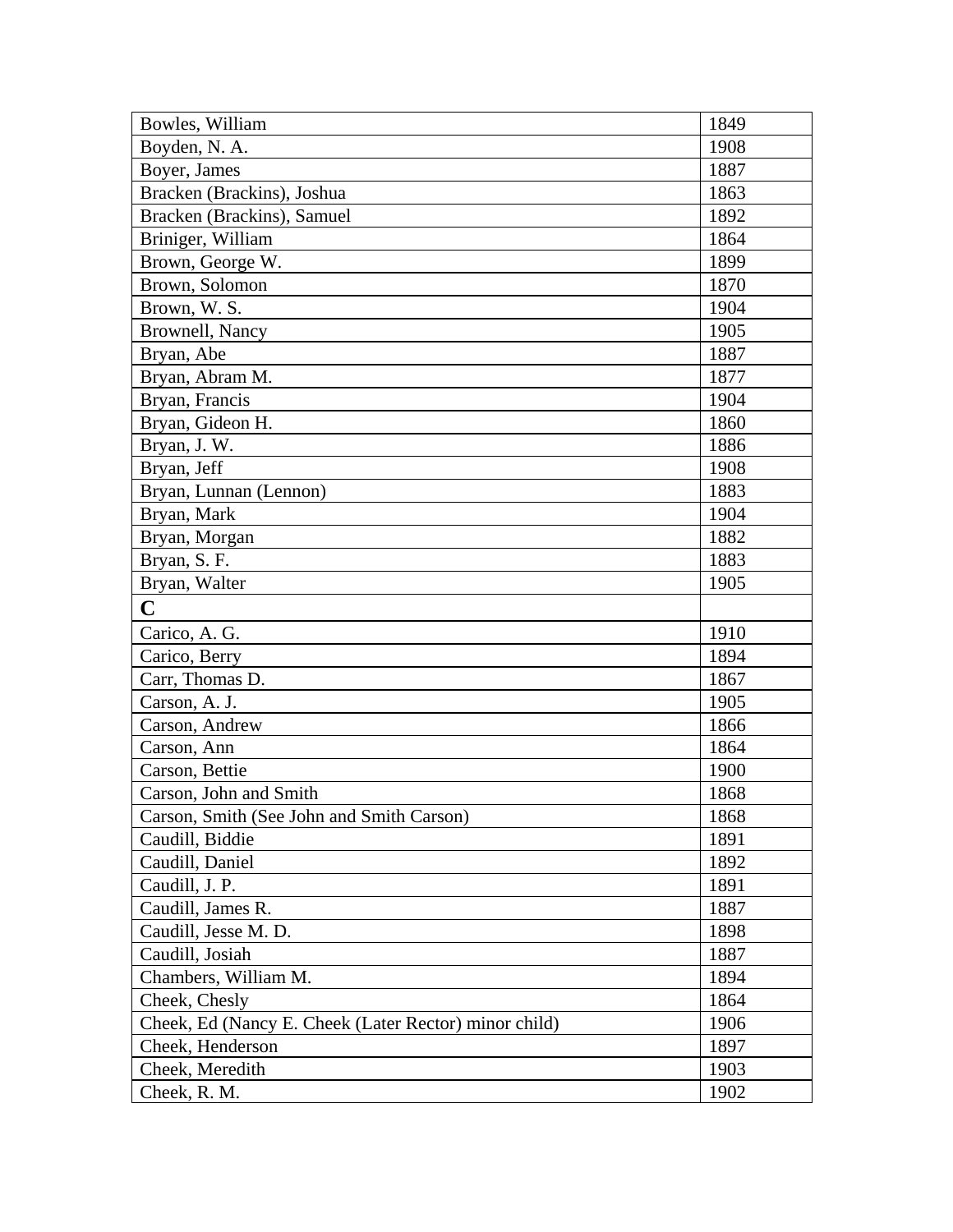| Cheek, Richard                                              | 1867 |
|-------------------------------------------------------------|------|
| Cheek, William                                              | 1874 |
| Childers, Hiram                                             | 1902 |
| Choat, John W.                                              | 1879 |
| Choat, Lowell                                               | 1869 |
| Choat, Richard                                              | 1873 |
| Choat, Sallie                                               | 1897 |
| Choat, Samuel                                               | 1863 |
| Choat, William T.                                           | 1872 |
| Choate, Lowell                                              | 1869 |
| Clemmons, E.T.                                              | 1897 |
| Cockerham, Stokes                                           | 1898 |
| Collins, A. R.                                              | 1871 |
| Collins, G. H.                                              | 1904 |
| Collins, James A.                                           | 1909 |
| Collins, John                                               | 1871 |
| Combs, Jane                                                 | 1914 |
| Combs, Melvina                                              | 1900 |
| Combs, Tabitha                                              | 1892 |
| Cox, David                                                  | 1873 |
| Cox, Hardin                                                 | 1871 |
| Cox, John R.                                                | 1898 |
| Cox, Joshua                                                 | 1878 |
| Cox, Nat                                                    | 1902 |
| Cox, Solomon T.                                             | 1892 |
| Creed, Margaret A.                                          | 1905 |
| Crouse, Benjamin J. (Guardian papers on B. J. Crouse, 1887) | 1912 |
| Crouse, Charles                                             | 1883 |
| Crouse, Christina                                           | 1898 |
| Crouse, Cynthia                                             | 1880 |
| Crouse, Daniel                                              | 1866 |
| Crouse, David                                               | 1876 |
| Crouse, Henry (See also John A. Crouse 1876)                | 1895 |
| Crouse, Jacob                                               | 1889 |
| Crouse, James                                               | 1892 |
| Crouse, Jame(?) A.                                          | 1862 |
| Crouse, James C.                                            | 1906 |
| Crouse, Jane                                                | 1892 |
| Crouse, John                                                | 1865 |
| Crouse, John                                                | 1874 |
| Crouse, John A.                                             | 1876 |
| Crouse, Joshua                                              | 1873 |
| Crouse, Martin                                              | 1866 |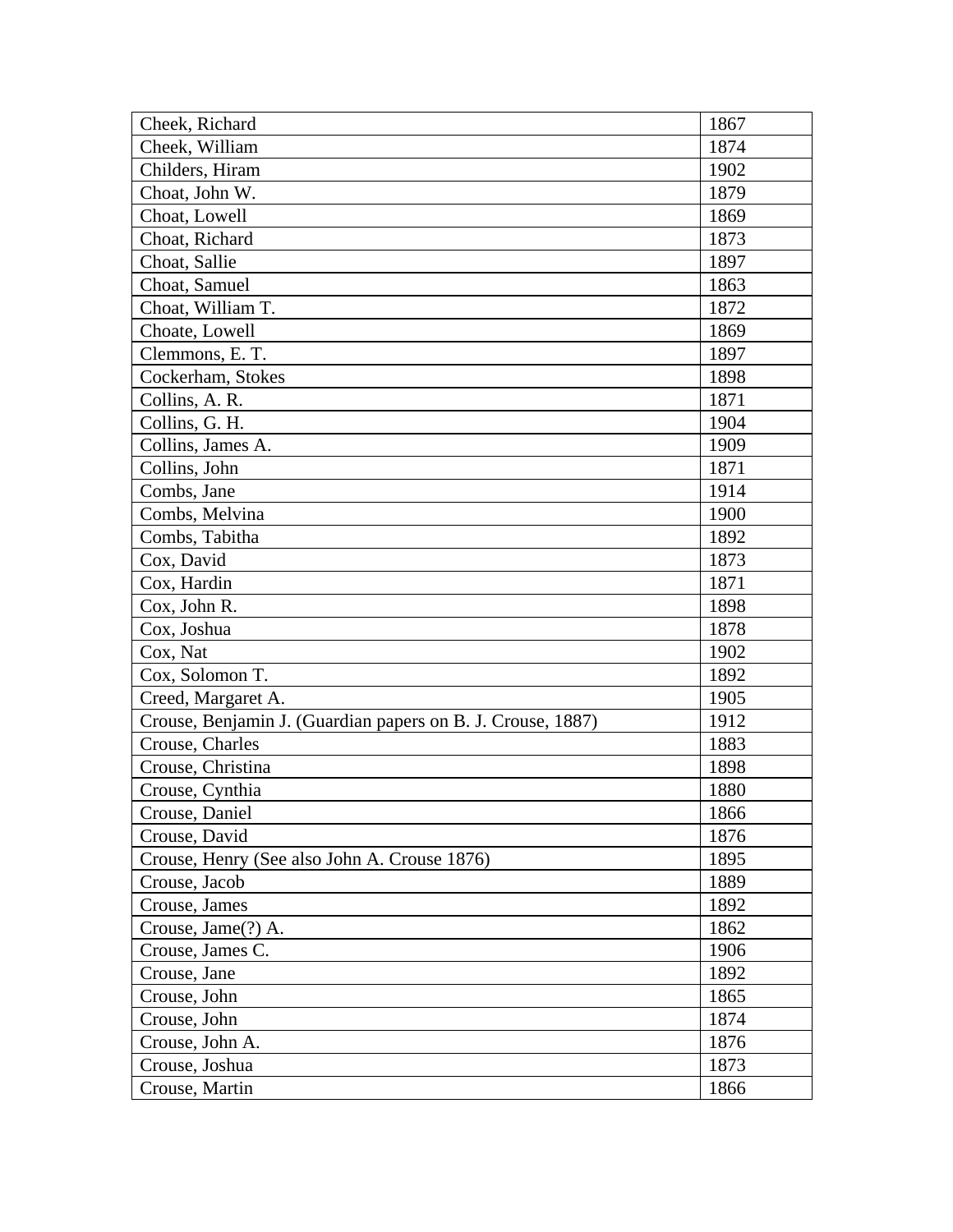| Crouse, Reeves (See also Berry Edwards, 1880)         | 1867 |
|-------------------------------------------------------|------|
| Crouse, Victor R.                                     | 1901 |
| Crouse, William                                       | 1878 |
| Crumpler, T. N.                                       | 1880 |
| D                                                     |      |
| Dancy, Emory                                          | 1905 |
| Dancy, J. M.                                          | 1905 |
| David, A. M.                                          | 1893 |
| Debord, Jacob                                         | 1861 |
| Delp, William M.                                      | 1890 |
| Dickens, William                                      | 1904 |
| Dillard, James                                        | 1886 |
| Dillard, Rosa                                         | 1896 |
| Dillard, William                                      | 1863 |
| Dixon, B. F.                                          | 1904 |
| Dixon, James                                          | 1885 |
| Dixon, Moses                                          | 1858 |
| Dixon, Polly                                          | 1904 |
| Dixon, Wesley                                         | 1886 |
| Dixon, Zachariah                                      | 1904 |
| Dobyns, T. (J.) M.                                    | 1890 |
| Doughton, J. H.                                       | 1905 |
| Doughton, George, Dr. (See also J. H. Doughton, 1905) | 1905 |
| Douglas, T. C.                                        | 1898 |
| Duncan, Franklin                                      | 1898 |
| Duncan, J. W.                                         | 1884 |
| Duncan, O. F.                                         | 1899 |
| E                                                     |      |
| Edwards, A. Ellis                                     | 1882 |
| Edwards, Allen                                        | 1880 |
| Edwards, Allen "Boss"                                 | 1908 |
| Edwards, Amanda (See also Berry Edwards)              | 1895 |
| Edwards, Berry (See also Reeves Crouse)               | 1880 |
| Edwards, C. J., Sr.                                   | 1904 |
| Edwards, C. S.                                        | 1904 |
| Edwards, Calvin                                       | 1884 |
| Edwards, D. C.                                        | 1904 |
| Edwards, David                                        | 1908 |
| Edwards, G. L.                                        | 1903 |
| Edwards, Haywood                                      | 1895 |
| Edwards, Hiram P., Sr.                                | 1865 |
| Edwards, Isom                                         | 1909 |
| Edwards, Isom                                         | 1918 |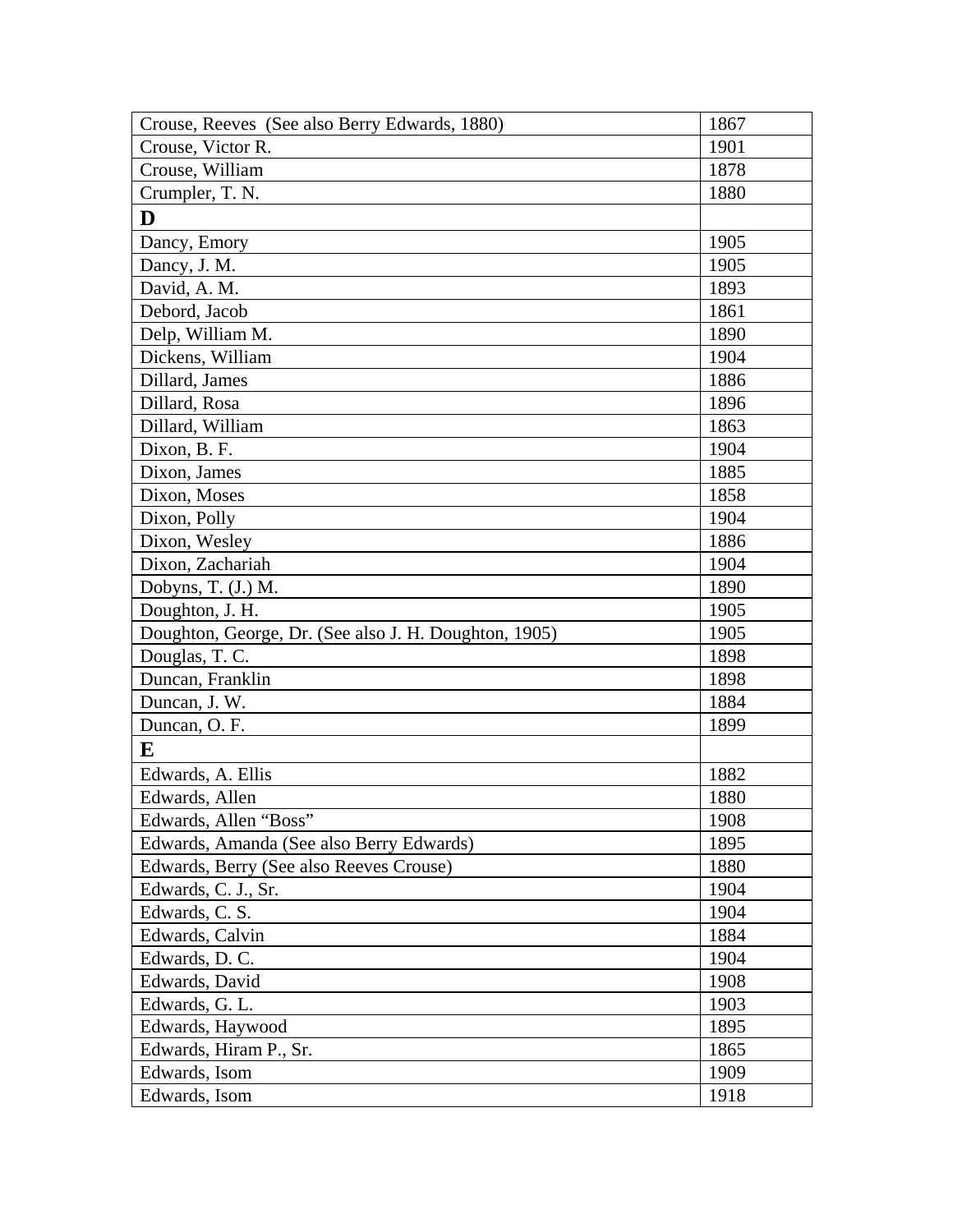| Edwards, J. M. (J. Morris)                                            | 1884  |
|-----------------------------------------------------------------------|-------|
| Edwards, James F.                                                     | 1890  |
| Edwards, John                                                         | 1876  |
| Edwards, John C.                                                      | 1890  |
| Edwards, John E.                                                      | 1866  |
| Edwards, Louisa (widow's year allowance)                              | 1881  |
| Edwards, Mallie                                                       | 1888  |
| Edwards, Mary J.                                                      | 1894  |
| Edwards, Meredith                                                     | 1877  |
| Edwards, Richard                                                      | 1874  |
| Edwards, Sowell                                                       | 1898  |
| Edwards, Starling (Starlin) (See also guardian papers for S. Edwards) | 1912  |
| Edwards, Thomas                                                       | 1897  |
| Edwards, William E.                                                   | 1906  |
| Edwards, Young                                                        | 1880  |
| Estep, Lydia                                                          | 1900  |
| Evans, David                                                          | 1903  |
| Evans, James                                                          | 1894  |
| Evans, Sarah                                                          | 1908  |
| F                                                                     |       |
| Fender, Center                                                        | 1866  |
| Fender, Curtis                                                        | 1868  |
| Fender, Daniel                                                        | 1869  |
| Fender, Levi (Levy)                                                   | 1866  |
| Fender, Solomon (See also Solomon Fender, Sr., 1899)                  | 1902  |
| Fender, Solomon, Sr. (See also Solomon Fender, 1902)                  | 1899) |
| Fields, Andrew and Sally                                              | 1872  |
| Fields, Sally (See Andrew and Sally Fields)                           | 1872  |
| Fields, Wiley Y.                                                      | 1897  |
| Fowlkes, William A. J.                                                | 1896  |
| G                                                                     |       |
| Galyean, Guy                                                          | 1903  |
| Gambill, J. J.                                                        | 1893  |
| Gentry, Allen                                                         | 1863  |
| Gentry, D. R.                                                         | 1872  |
| Gentry, James M.                                                      | 1884  |
| Gentry, Rebecca                                                       | 1874  |
| Gentry, Sarah                                                         | 1911  |
| Gilham, David                                                         | 1870  |
| Gilham, Francis J.                                                    | 1903  |
| Glen, Tyne                                                            | 1889  |
| Goins, Felix                                                          | 1862  |
| Griffith, Fields                                                      | 1862  |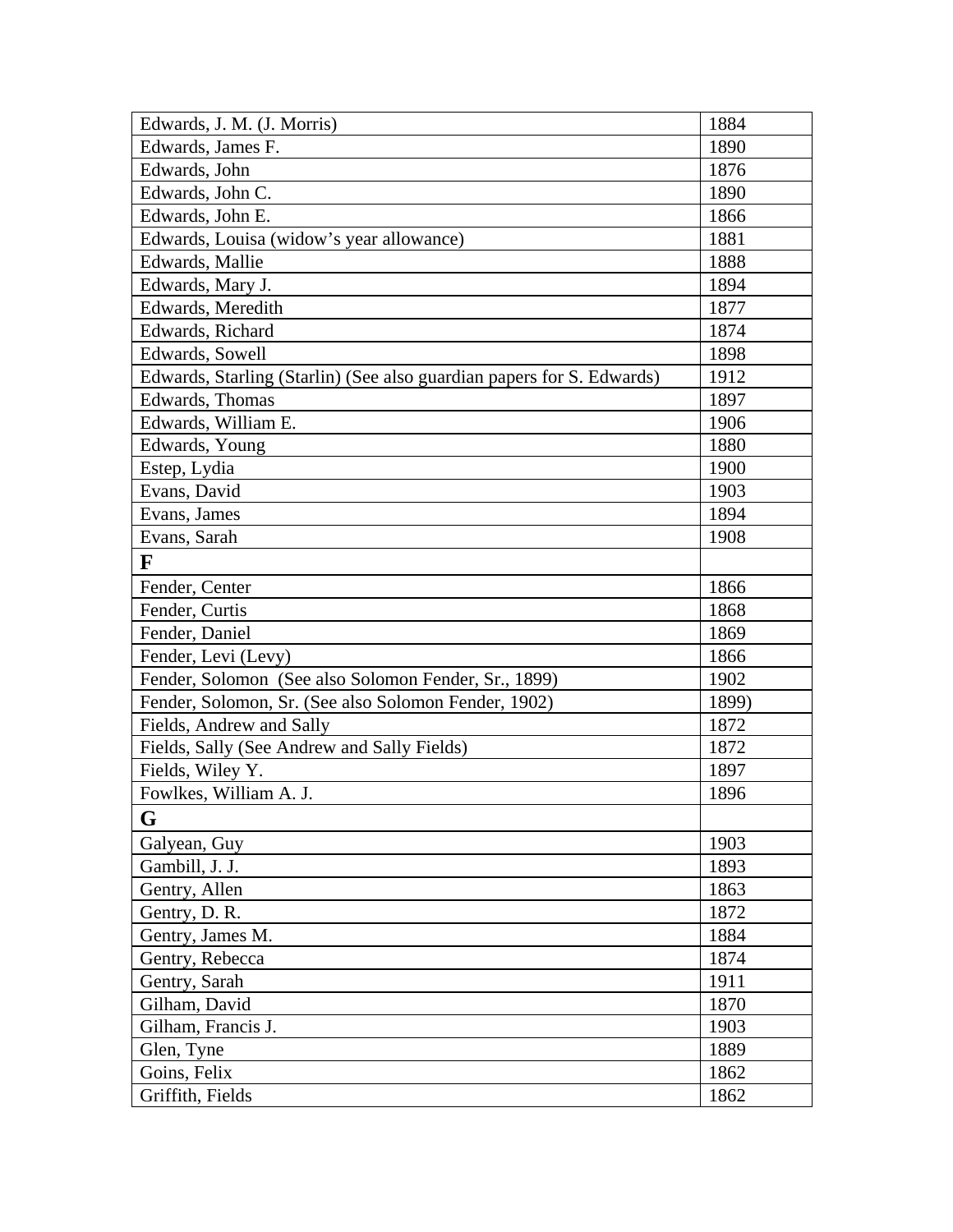| Griffith, Harvey                                         | 1863 |
|----------------------------------------------------------|------|
| Griffith, Harvey and Hilton                              | 1883 |
| Griffith, Hilton (See Harvey and Hilton Griffith)        | 1883 |
| Griffith, John C.                                        | 1879 |
| Griffith, Mary                                           | 1876 |
| Griffith, R. V.                                          | 1896 |
| Griffith, William R.                                     | 1875 |
| Grubb, Joshua                                            | 1898 |
| $\bf H$                                                  |      |
| Hackler, Griggs                                          | 1888 |
| Hackler, Sarah                                           | 1908 |
| Hale, P. G.                                              | 1887 |
| Hall, William (?)(Nancy E. Hall-widow's years allowance) | 1887 |
| Hallaway, Jacob                                          | 1893 |
| Halsey, C. L.                                            | 1907 |
| Halsey, Caswell                                          | 1907 |
| Halsey, Cora E.                                          | 1898 |
| Halsey, Ira                                              | 1901 |
| Halsey, J. K.                                            | 1896 |
| Halsey, J. M. (I. M.)                                    | 1890 |
| Halsey, John                                             | 1878 |
| Halsey (Haulsey), Josiah                                 | 1869 |
| Halsey, L. H.                                            | 1889 |
| Halsey, Robert                                           | 1878 |
| Hampton, Alexander                                       | 1895 |
| Hardin, M. E., Mrs. (M. Ellen)                           | 1900 |
| Hardin, W. E.                                            | 1899 |
| Harris, Henderson                                        | 1890 |
| Harris, William L.                                       | 1904 |
| Hash, Lazarus                                            | 1907 |
| Hash, W. W.                                              | 1915 |
| Hawthorn, A. S.                                          | 1900 |
| Hawthorn, Jane                                           | 1902 |
| Hawthorn, John T.                                        | 1885 |
| Hayes, Allen                                             | 1899 |
| Hendrix, Thomas E.                                       | 1902 |
| Higgins, Calvin                                          | 1866 |
| Higgins, Daniel                                          | 1877 |
| Higgins, David                                           | 1865 |
| Higgins, Goldman                                         | 1888 |
| Higgins, John                                            | 1877 |
| Higgins, Linville                                        | 1869 |
| Higgins, Linville                                        | 1881 |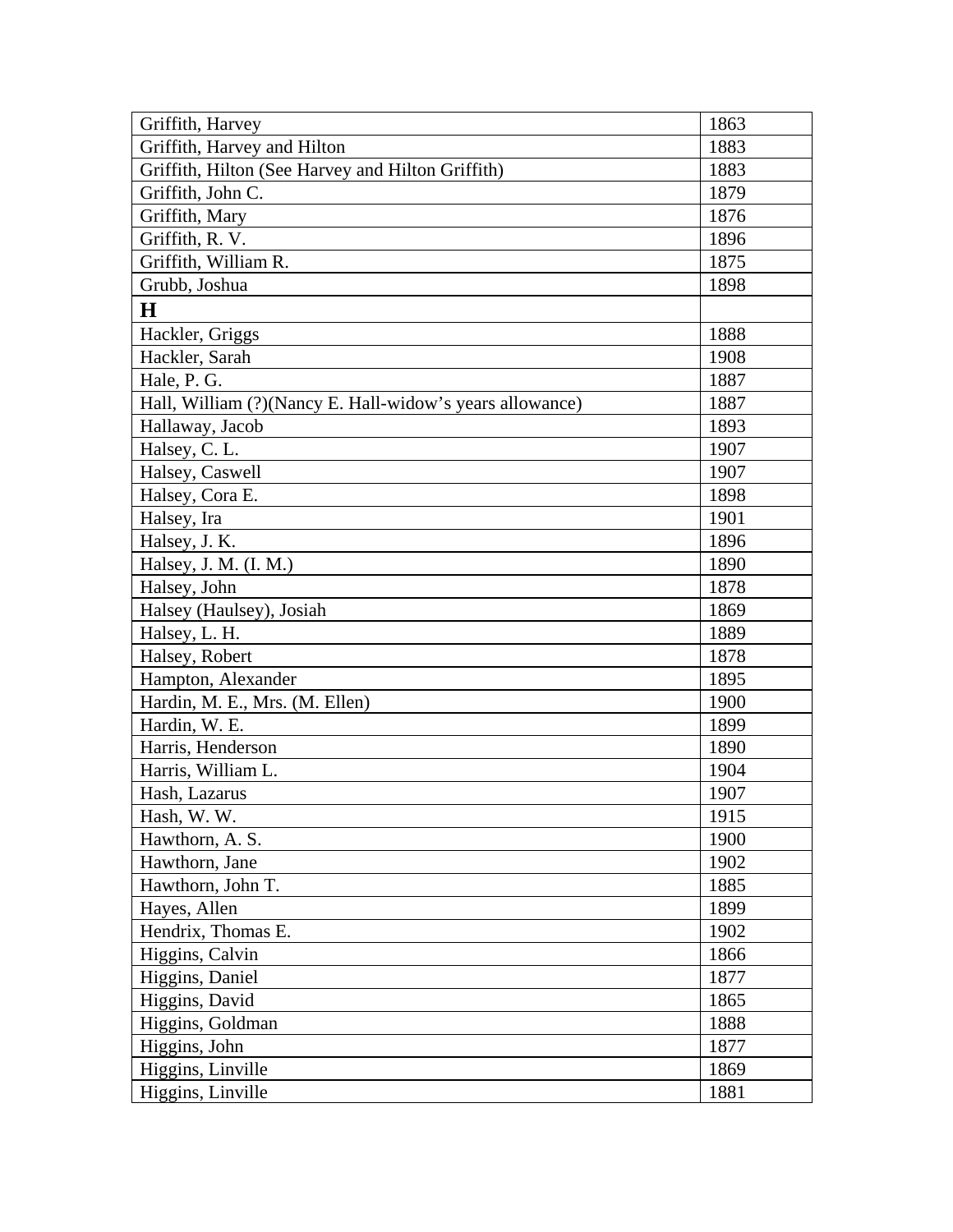| Higgins, Mc.D                                   | 1908 |
|-------------------------------------------------|------|
| Higgins, Rerby (Kerby)                          | 1880 |
| Higgins, T. S.                                  | 1904 |
| Hill, Alex                                      | 1864 |
| Hill, Horton                                    | 1862 |
| Hill, John                                      | 1862 |
| Hodge, Martha                                   | 1909 |
| Holbrook, W. K.                                 | 1898 |
| Holloway, John                                  | 1862 |
| Hoppers, Alpha                                  | 1904 |
| Hoppers, Daniel                                 | 1882 |
| Hoppers, Daniel                                 | 1899 |
| Hoppers, J.L.                                   | 1914 |
| Hopper, William                                 | 1897 |
| Hudson, Joseph                                  | 1879 |
| Hunt, Charles N.                                | 1908 |
| Hunt, James C.                                  | 1899 |
| Hutchinson, James C.                            | 1895 |
| I                                               |      |
| Irvin, D. F.                                    | 1892 |
| Irwin, Franklin                                 | 1889 |
| Isham, Aaron                                    | 1880 |
| Isham, Hugh                                     | 1899 |
| ${\bf J}$                                       |      |
| Jarvis, Thomas                                  | 1910 |
| Jennings, William                               | 1872 |
| Johnson, A. E.                                  | 1883 |
| Johnson, Celia (See also Stephen Johnson, 1884) | 1883 |
| Johnson, D.C.                                   | 1896 |
| Johnson, Joseph                                 | 1907 |
| Johnson, Stephen (See also Celia Johnson, 1883) | 1884 |
| Joines, J. Lundy                                | 1916 |
| Jones, Alice Long                               | 1907 |
| Jones, Caroline                                 | 1905 |
| Jones, Carter                                   | 1864 |
| Jones, Daniel                                   | 1873 |
| Jones, Fielding                                 | 1886 |
| Jones, Fred (E. F.)                             | 1908 |
| Jones, H. F.                                    | 1905 |
| Jones, J.C.                                     | 1900 |
| Jones, John                                     | 1867 |
| Jones, John A.                                  | 1876 |
| Jones, L. F. (S. F.)                            | 1886 |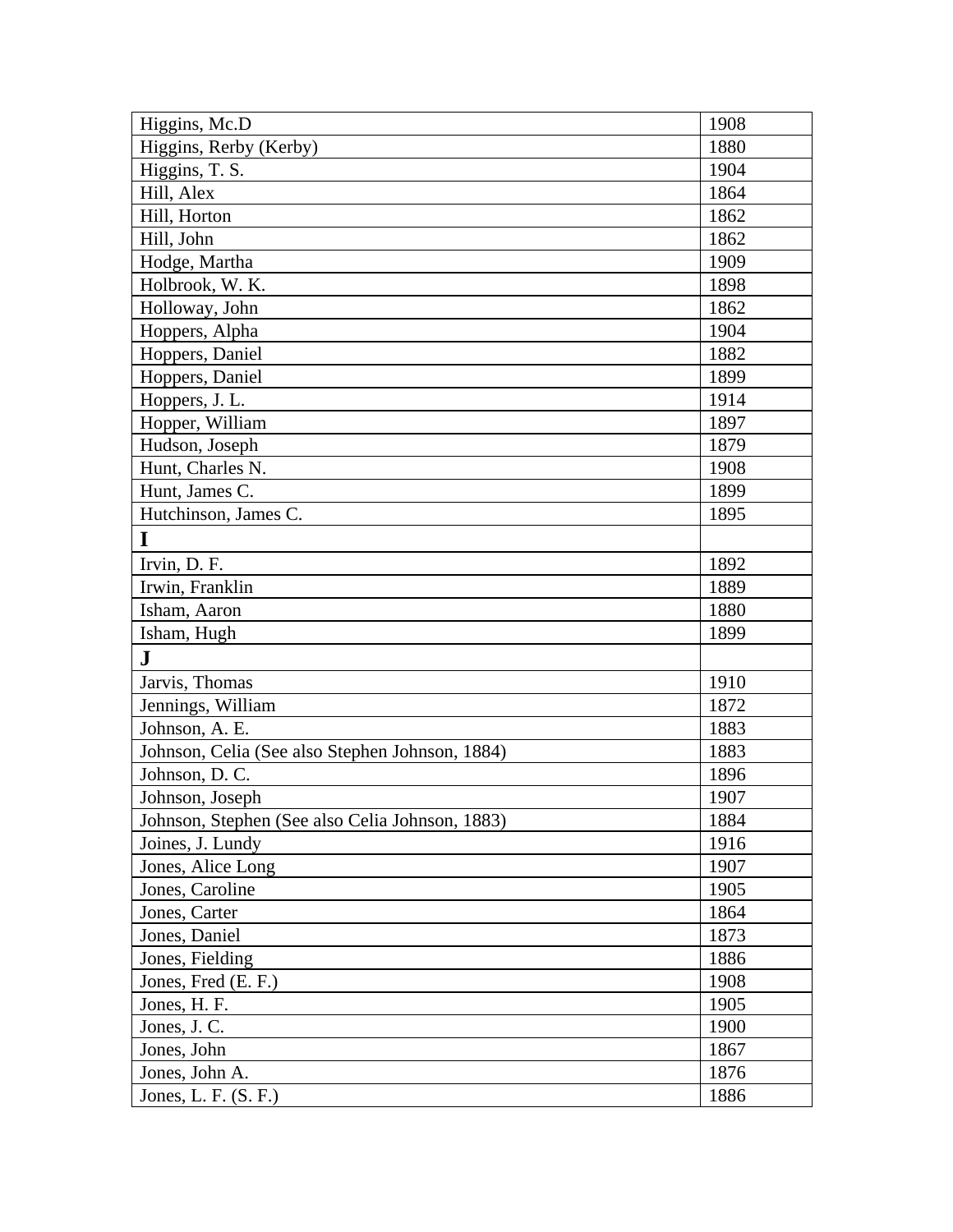| Jones, Levi                                   | 1892 |
|-----------------------------------------------|------|
| Jones, (Joines) Lydia                         | 1879 |
| Jones, Mollie (Mary)                          | 1902 |
| Jones, P. E., Dr.                             | 1905 |
| Jones, (Joines) Robert                        | 1883 |
| Jones, Solomon B.                             | 1893 |
| Jones, (Joines) Thomas                        | 1868 |
| Jones, (Joines) Thomas                        | 1872 |
| Jones, Thomas                                 | 1886 |
| Jones, William R.                             | 1873 |
| $\mathbf K$                                   |      |
| Kennedy, Burl                                 | 1893 |
| Kennedy, Thompson                             | 1900 |
| Key, Henry M.                                 | 1906 |
| Killian, William                              | 1862 |
| Kirby, Iredell                                | 1885 |
| Knows, Daniel                                 | 1861 |
| Knows, Henry                                  | 1862 |
| Knows, Joshua                                 | 1867 |
| L                                             |      |
| Landreth, Bettie M. (widow's years allowance) | 1897 |
| Landreth, E. (Edward) T.                      | 1875 |
| Landreth, Isaac W.                            | 1896 |
| Landreth, John                                | 1847 |
| Landreth, Reid                                | 1892 |
| Lane, Sarah C.                                | 1906 |
| Lashaw, Lucy (widow's year allowance)         | 1892 |
| Lawson, Hugh                                  | 1881 |
| Lewis, P. H.                                  | 1895 |
| Long, Eli                                     | 1901 |
| Long, Franklin                                | 1863 |
| Long, George                                  | 1902 |
| Long, John                                    | 1872 |
| Long, John R.                                 | 1896 |
| Long, Noah                                    | 1894 |
| Lyons, J. S.                                  | 1909 |
| Lyons, Levi                                   | 1904 |
| M                                             |      |
| Mabe, E. J.                                   | 1899 |
| Maxwell, Ben                                  | 1875 |
| Maxwell, David                                | 1871 |
| Maxwell, George                               | 1884 |
| Maxwell, Polly                                | 1870 |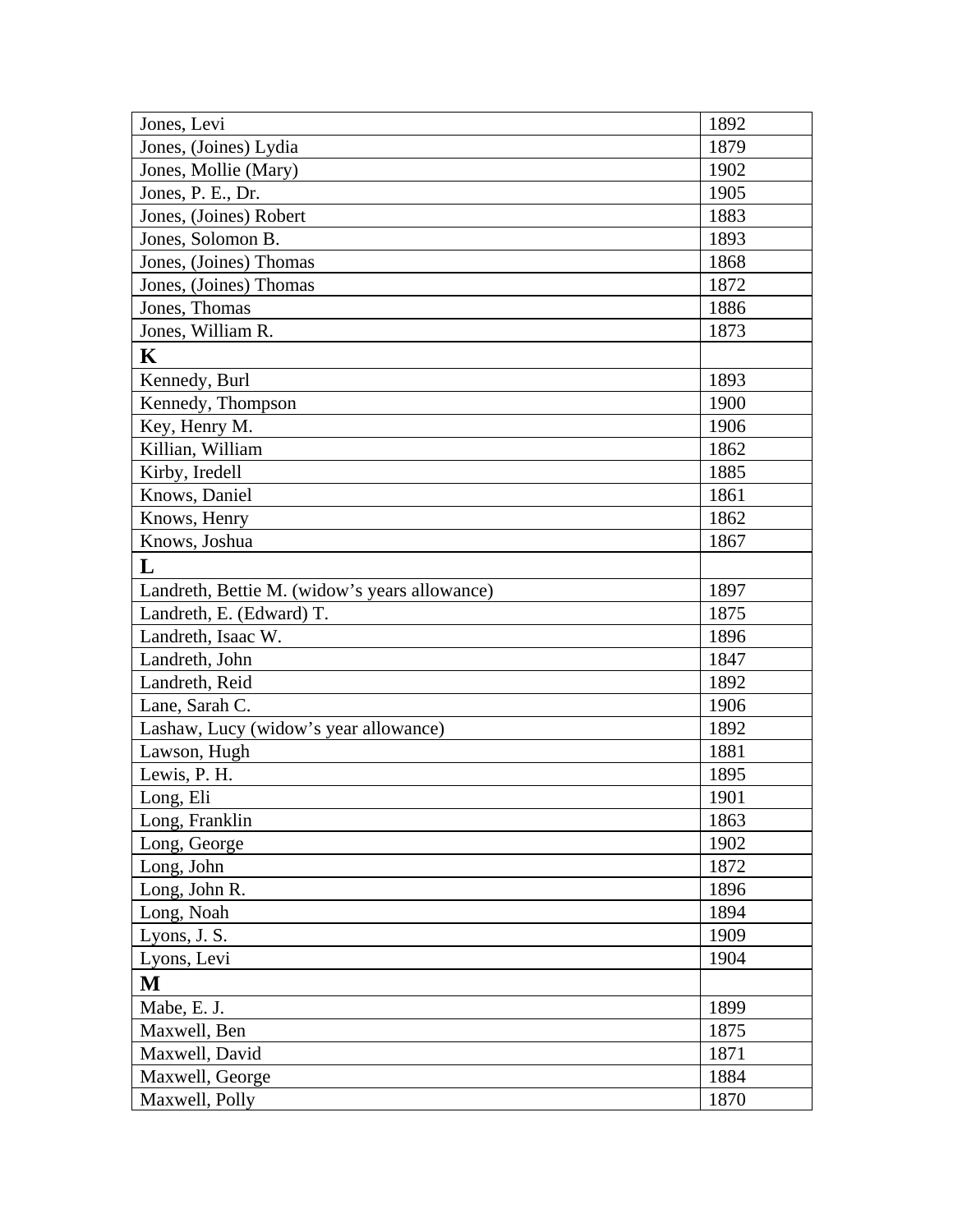| Maxwell, Wylie P. (2 folders)                         | 1864 |
|-------------------------------------------------------|------|
| McCoy, Rachel                                         | 1871 |
| McGrady, Calvin                                       | 1885 |
| McGrady, Joe F.                                       | 1907 |
| McMillan, Cornelia                                    | 1905 |
| McMillan, Everett                                     | 1895 |
| McMillian, F. G                                       | 1907 |
| McMillan, F. J.                                       | 1904 |
| McMillan, George L.                                   | 1909 |
| McMillan, Huston                                      | 1905 |
| McMillian, James                                      | 1895 |
| McMillan, James (died at unknown date in Ashe County) | 18?? |
| McMillan, John                                        | 1859 |
| McMillan, John                                        | 1890 |
| McMillan, W.W.                                        | 1903 |
| McMillian, Alexander B. (Col.) (3 folders)            | 1864 |
| McReeves, George (See George McReeves)                | n.d. |
| Moxley, A. M.                                         | 1905 |
| Moxley, Alfred                                        | 1889 |
| Moxley, J. P.                                         | 1862 |
| Moxley, M. B.                                         | 1903 |
| Moxley, Nathanial A.                                  | 1903 |
| Moxley, Thomas                                        | 1899 |
| Moxley, Zachariah                                     | 1877 |
| Murphey, James                                        | 1897 |
| Murphey, Lee                                          | 1897 |
| Murphey, Timothy                                      | 1888 |
| N                                                     |      |
| Nichols, George W.                                    | 1896 |
| Nichols, H. C.                                        | 1901 |
| O                                                     |      |
| Osborn, Andrew                                        | 1899 |
| Osborn, Caleb (See also guardian's papers)            | 1891 |
| Osborn, Calvin                                        | 1909 |
| Osborn, David                                         | 1903 |
| Osborn, Eli                                           | 1907 |
| Osborne, F. M.                                        | 1928 |
| Osborn, Jasper                                        | 1900 |
| Osborn, John L. (M.)                                  | 1898 |
| Osborn, Polly                                         | 1913 |
| Osborn, Zachariah (Zackariah)                         | 1878 |
| P                                                     |      |
| Parish, P. P.                                         | 1898 |
|                                                       |      |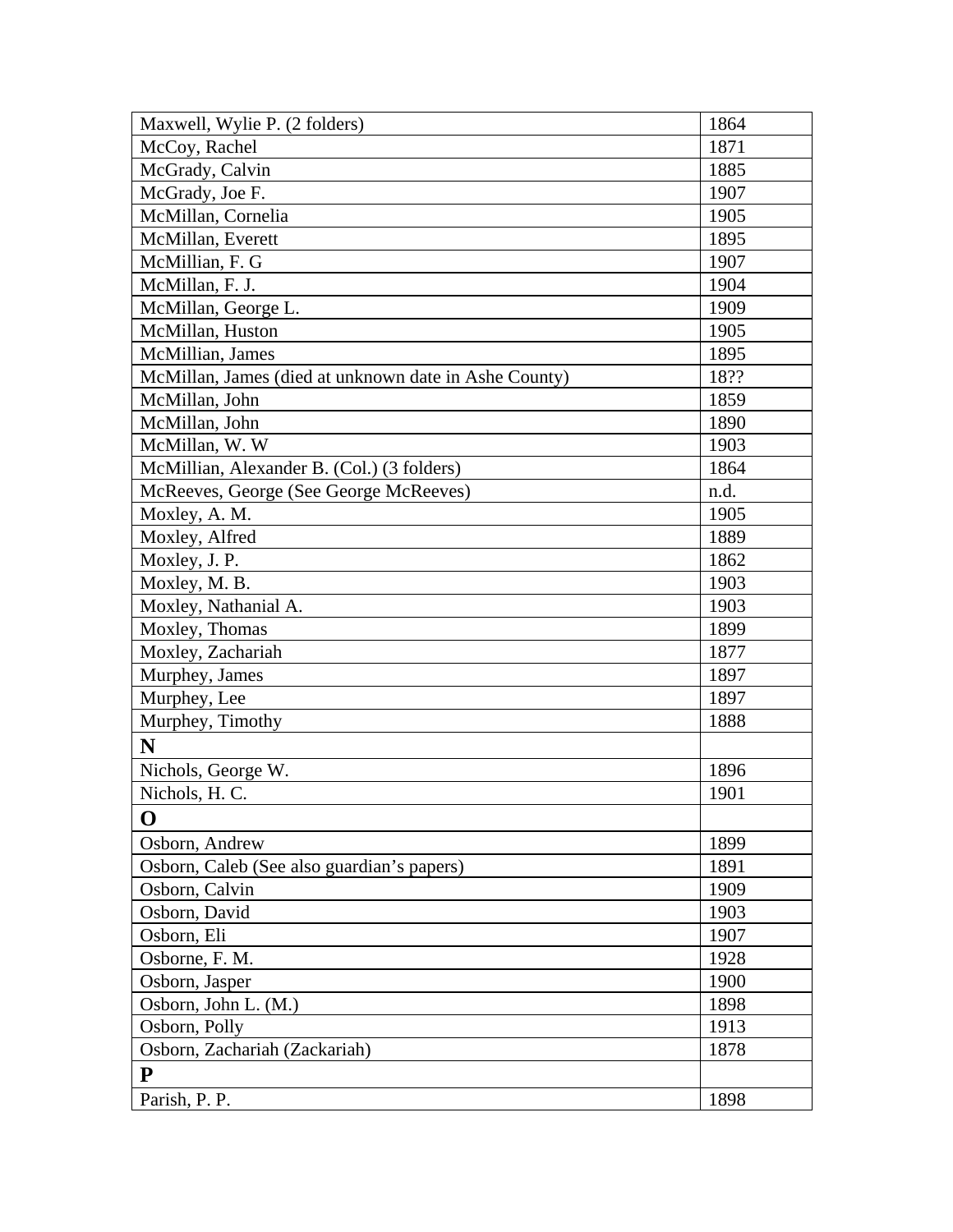| Parks, James H.                                              | 1880 |
|--------------------------------------------------------------|------|
| Parsons, C. S.                                               | 1871 |
| Parsons, Caleb                                               | 1909 |
| Parson, Craig                                                | 1869 |
| Parson, F. B.                                                | 1884 |
| Parsons, John S. (See also Harvey and Hilton Griffith, 1883) | 1882 |
| Parsons, Joseph B.                                           | 1869 |
| Parsons, Lydia                                               | 1862 |
| Parsons, S.C.                                                | 1902 |
| Parsons, Sol                                                 | 1878 |
| Parsons, Solomon (See also Craig Parson, 1869)               | 186? |
| Parsons, V. C.                                               | 1900 |
| Parsons, William B.                                          | 1869 |
| Pasley (Peasley, Pauley), John C.                            | 1874 |
| Pasley, Nancy                                                | 1894 |
| Perkins, Allen                                               | 1888 |
| Perry, Wyatt                                                 | 1882 |
| Petty, Jasper                                                | 1908 |
| Phipps, Jane                                                 | 1896 |
| Phipps, Monroe F.                                            | 1902 |
| Phipps, Preston                                              | 1892 |
| Plummer, Jessee B.                                           | 1899 |
| Plummer, John C.                                             | 1894 |
| Plummer, Mary                                                | 1908 |
| Plummer, Rosebelle                                           | 1908 |
| Polear, John                                                 | 1884 |
| Pollard, John                                                | 1862 |
| Poston, John W. (2 folders)                                  | 1899 |
| Price, Caroline                                              | 1909 |
| Price, Thomas                                                | 1908 |
| Prichett, Joshua                                             | 1895 |
| Pruett, Squire                                               | 1868 |
| Pruitt, A. B.                                                | 1884 |
| Pruitt, J. W.                                                | 1909 |
| Pruitt, Thomas                                               | 1908 |
| Pugh, David                                                  | 1876 |
| Pugh, L. E.                                                  | 1911 |
| Pugh, William                                                | 1881 |
| $\bf R$                                                      |      |
| Rector, J. C.                                                | 1903 |
| Rector, Q. R.                                                | 1904 |
| Rector, Warren                                               | 1896 |
| Reeves, Calvin                                               | 1901 |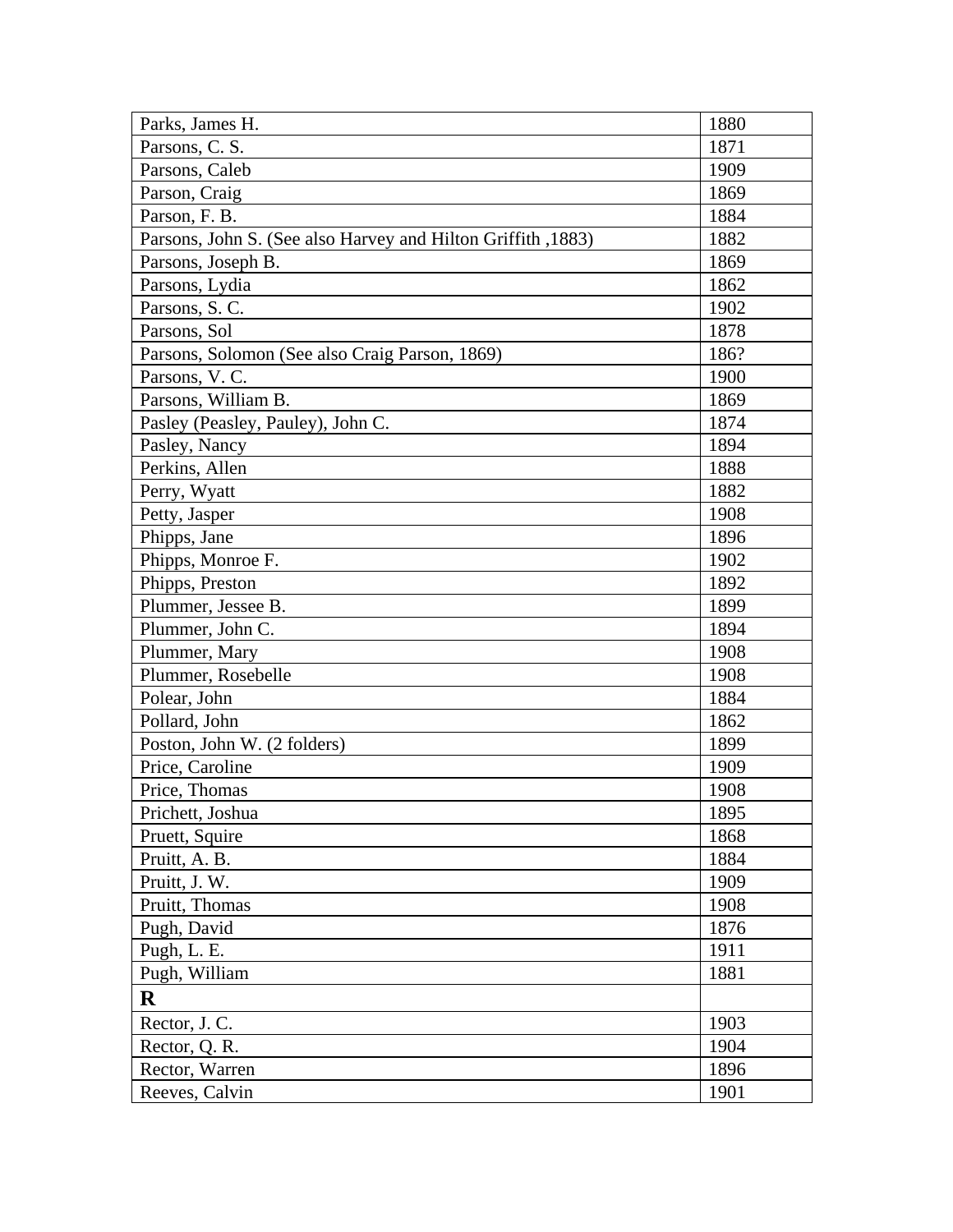| Reeves, Enoch         | 1871 |
|-----------------------|------|
| Reeves, George Mac    | 1897 |
| Reeves, George T.     | 1881 |
| Reeves, H.C.          | 1887 |
| Reeves, Jack          | 1906 |
| Reeves, Jesse A.      | 1865 |
| Reeves, Jesse F.      | 1865 |
| Reeves, Malinda       | 1906 |
| Reeves, Nancy         | 1887 |
| Reeves, Preston B.    | 1862 |
| Reid, William O.      | 1887 |
| Reynolds, George D.   | 1876 |
| Reynolds, William     | 1862 |
| Richardson, Alexander | 1889 |
| Richardson, Alexander | 1896 |
| Richardson, Ben       | 1903 |
| Richardson, Berry A.  | 1894 |
| Richardson, Caleb     | 1909 |
| Richardson, Callaway  | 1909 |
| Richardson, Clayborne | 1891 |
| Richardson, E.C.      | 1900 |
| Richardson, Eli       | 1896 |
| Richardson, G. F.     | 1890 |
| Richardson, Garfield  | 1920 |
| Richardson, James     | 1878 |
| Richardson, John      | 1862 |
| Richardson, Joshua    | 1886 |
| Richardson, Lewis     | 1862 |
| Richardson, Meredith  | 1903 |
| Richardson, Noel      | 1863 |
| Richardson, Sallie    | 1906 |
| Roberts, James        | 1879 |
| Roberts, James F.     | 1905 |
| Roup, Jacob C.        | 1908 |
| Roup, R.L.            | 1905 |
| Royal, Wilson         | 1883 |
| Russel, Laura Jane    | 1886 |
| S                     |      |
| Sanders, Franklin     | 1901 |
| Sanders, Marida       | 1883 |
| Sanders, W. S.        | 1882 |
| Scott, James          | 1882 |
| Scott, William        | 1863 |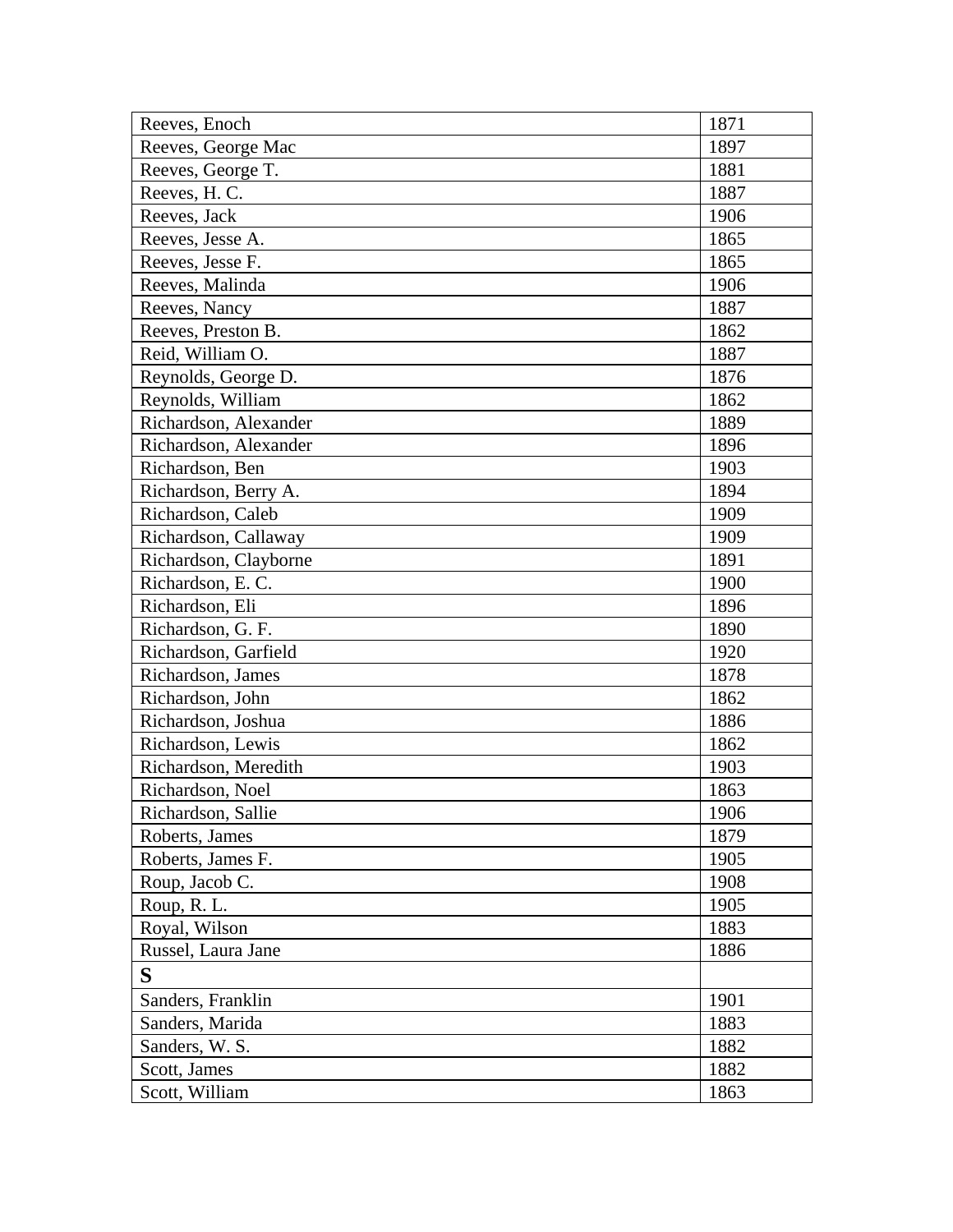| Sexton, W. A.              | 1882 |
|----------------------------|------|
| Sheets, Martha A. J.       | 1883 |
| Shumate, James             | 1902 |
| Simmons, Gilmore           | 1879 |
| Simmons, James             | 1891 |
| Simmons, James M.          | 1884 |
| Simmons, William G.        | 1867 |
| Smith, J. B.               | 1906 |
| Smith, John L., Dr.        | 1899 |
| Smith, Thomas              | 1874 |
| Sparks, Charity            | 1891 |
| Sparks, Nancy              | 1890 |
| Sparks, Rubin              | 1892 |
| Spicer, M. W.              | 1907 |
| Spurlin, D. L. (Daniel L.) | 1880 |
| Spurlin, John              | 1903 |
| Spurlin, Kissiah           | 1895 |
| Stamper, Anna              | 1900 |
| Stamper, Harry             | 1862 |
| Stamper, Hiram H.          | 1874 |
| Stamper, J. H. (Harrison)  | 1907 |
| Stamper, L. A.             | 1862 |
| Stamper, Milton            | 1885 |
| Stamper, S. S.             | 1901 |
| Stiller, Elizabeth         | 1895 |
| Sturgill, David            | 1891 |
| Sturgill, I. F.            | 1898 |
| Sturgill, John             | 1882 |
| Sturgill, Joseph           | 1864 |
| Sturgill, Lowery           | 1903 |
| Sturgill, William          | 1885 |
| Swinney, Preston           | 1863 |
| T                          |      |
| Taffer, Wilson             | 1862 |
| Taylor, Daniel D.          | 1883 |
| Taylor, Stephen            | 1867 |
| Taylor, Tysel              | 1877 |
| Thompson, B. F.            | 1866 |
| Thompson, C. H.            | 1873 |
| Thompson, Granville        | 1909 |
| Thompson, Robert, Dr.      | 1910 |
| Todd, B. M.                | 1900 |
| Toliver, Allen             | 1892 |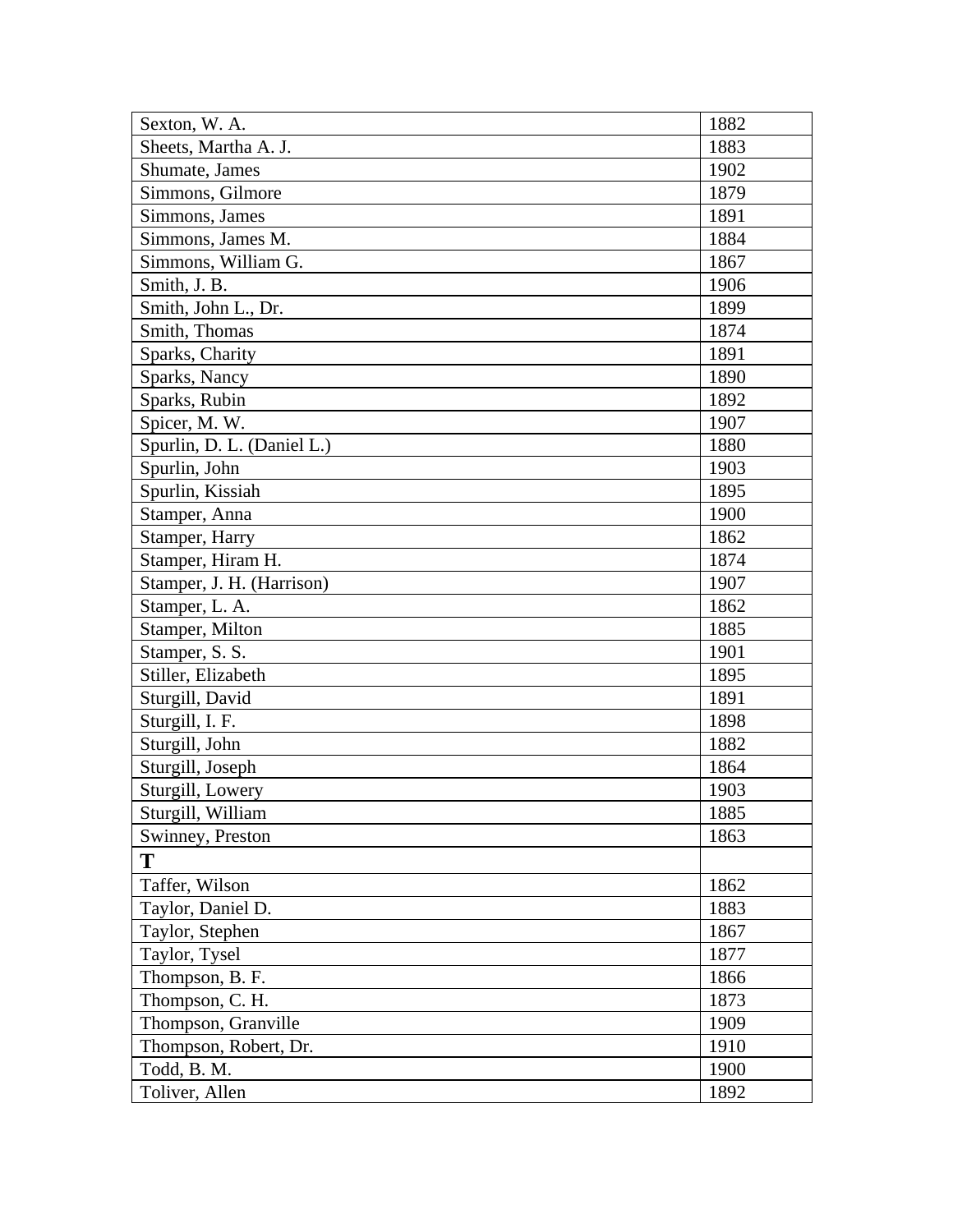| Toliver, Calaway J.      | 1862 |
|--------------------------|------|
| Toliver, Hugh            | 1867 |
| Toliver, Jacob           | 1887 |
| Toliver, Jamaes          | 1872 |
| Toliver, James           | 1861 |
| Toliver, Jesse           | 1901 |
| Toliver, John            | 1862 |
| Toliver, John W.         | 1889 |
| Toliver, Patience        | 1891 |
| Toliver, Solomon         | 1866 |
| Toliver, Susan           | 1893 |
| Tompkins, Alford         | 1867 |
| Tompkins, Alfred         | 1865 |
| Tompkins, David          | 1889 |
| Truitt, William          | 1894 |
| U                        |      |
| Underwood, A.C           | 1888 |
| $\overline{\mathbf{V}}$  |      |
| Vaughan, E. L.           | 1889 |
| Vaughan, Robert J.       | 1890 |
| W                        |      |
| Waddell, Burgess         | 1884 |
| Wagoner, Adam            | 1895 |
| Wagoner, Daniel          | 1865 |
| Wagoner, Jacob           | 1882 |
| Wagoner, J. Monroe       | 1905 |
| Wagoner, Martin          | 1872 |
| Wagoner, Nancy           | 1911 |
| Wagoner, Selina          | 1891 |
| Wagoner, Thomas          | 1922 |
| Warden, A. J.            | 1914 |
| Warden, Hoyt             | 1914 |
| Warden, J. F.            | 1914 |
| Warden, Joseph           | n.d. |
| Warden (Wasden), Nelly   | 1882 |
| Warden, Polley           | 1879 |
| Warden, T. J.            | 1903 |
| Warden (Wardin), William | 1877 |
| Weaver, Joshua           | 1896 |
| Weaver, William          | 1877 |
| Whitaker, Allen          | 1863 |
| Whitehead, Daniel        | 1876 |
| Whitehead, Sarah         | 1899 |